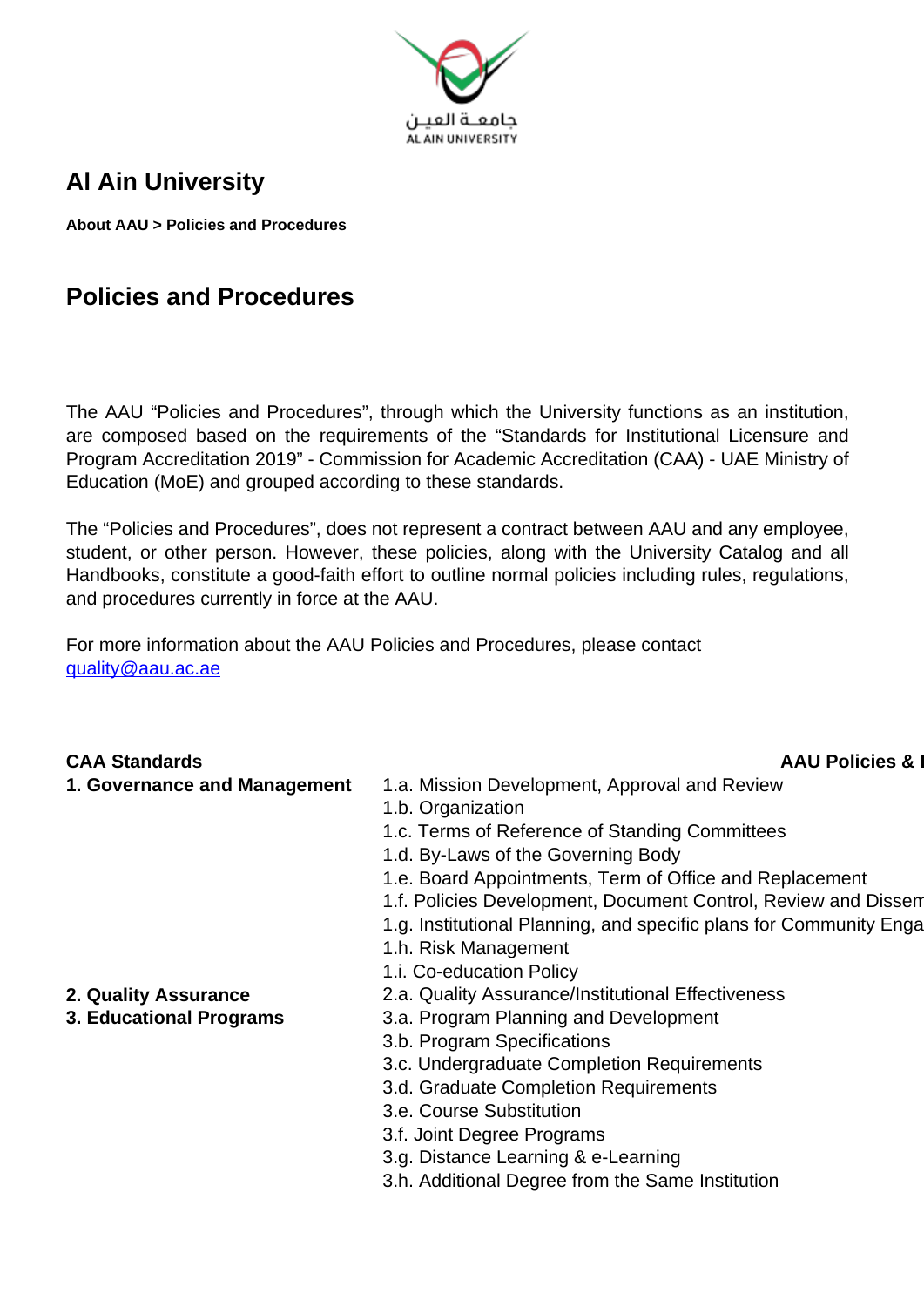## **4. Research and Scholarly Activities**

- 3.i. Thesis/Dissertation Supervision and Examination
- 3.j. Academic Progress
- 3.k. Grading and Assessment
- 3.l. Examinations
- 3.m. Curriculum Approval and Revision
- 3.n. Internship/Practicum
- 3.o. Teaching and Learning Methodologies
- 3.p. Course Syllabus
- 3.q. Course File
- 3.r. Class Size
- 3.s. Intensive Modes of Course Delivery
- 3.t. Academic Misconduct
- 3.u. Academic Program Periodic Review
- 3.v Weeding Courses
- 3.w. Academic Regulations
- 4.a. Research Support
- 4.b. Ethical Research
- 4.c. Student Involvement in Research
- 4.d. Commercialization of Research Output
- **5. Faculty and Professional Staff** 5.a. Faculty and Professional Staff Role
	- 5.b. Employment
	- 5.c. Compensation and Benefits
	- 5.d. Leave of Absence
	- 5.e. Faculty/Staff Personnel Records
	- 5.f. Professional Development for Faculty and Staff
	- 5.g. Faculty Workload
	- 5.h. Professional Requirements for Teaching
	- 5.i. Faculty/Staff Evaluation
	- 5.j. Nepotism/Employment of Relatives
	- 5.k. Faculty/Staff Discipline
	- 5.l. Faculty and Professional Staff Appeals
	- 5.m. Faculty and Professional Staff Grievances
	- 5.n. Graduate Assistants
- **6. Students** 6.a. Undergraduate Admissions
	- 6.b. Graduate Admissions
	- 6.c. Transfer Admissions
	- 6.d. Advanced Standing
	- 6.e. Recognition of Prior Learning
	- 6.f. Student Records
	- 6.g. Information Release
	- 6.h. Degree Audit
	- 6.i. Grade Approval and Change
	- 6.j. Career Services
	- 6.k. Residential Life
	- 6.l. Student Finance
	- 6.m. Student Discipline